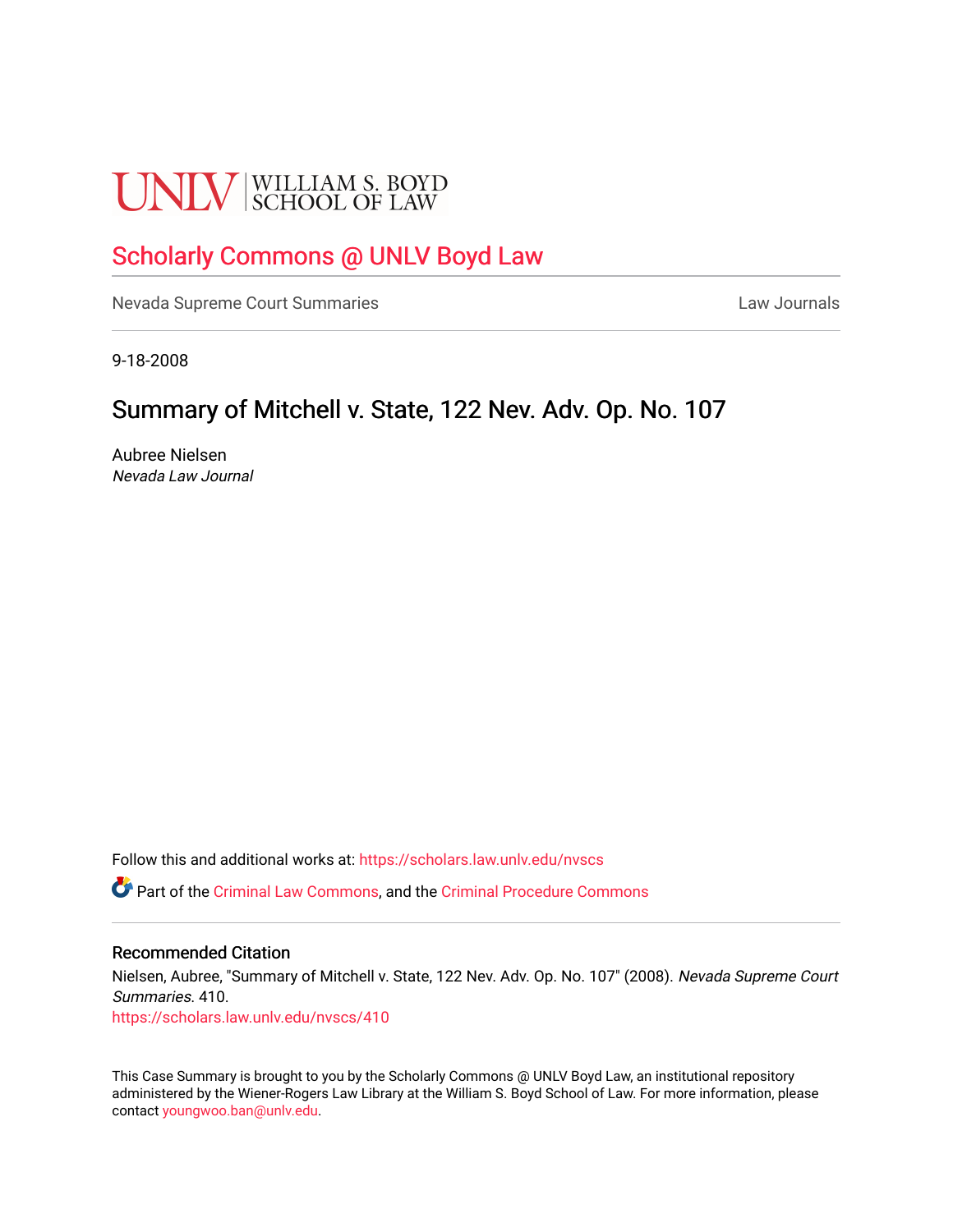### *Mitchell v. State*, 124 Nev. Adv. Op. No. 70 (September 18, 2008)<sup>1</sup>

## **CRIMINAL LAW – SELF INCRIMINATION**

#### Summary

Donald Mitchell appeals his second-degree murder conviction. Mitchell argues that the district court trial contained five procedural errors, the most significant being a violation of his Fifth Amendment right against self-incrimination.

#### Disposition/Outcome

Affirmed. The Nevada Supreme Court finds the district court did not abuse its discretion in any of the five instances in which Mitchell alleged wrongdoing. Concerning the Fifth Amendment issue, this opinion finds the district court properly ordered Mitchell to undergo a state-requested psychiatric evaluation because Mitchell had presented his own psychiatric evaluation evidencing post-traumatic stress disorder.

#### Factual and Procedural History

The Eighth Judicial District Court found that Donald Mitchell fatally shot Edward Charles at a swimming-pool party on July 24, 2005. The men, who had a history of violent confrontations, had another argument that ended with Mitchell repeatedly shooting Charles.

Before his trial, Mitchell sought out a psychiatric evaluation from Dr. Thomas Bittker and Dr. Louis Mortillaro. The doctors concluded that Mitchell suffered from post-traumatic stress disorder, hypervigilence, and paranoia.

Mitchell pleaded not guilty to the charge of murder with a deadly weapon, stating his mental condition made him unable to form the requisite mens rea and caused him to act in selfdefense. He waived his right to a jury, and the case proceeded to a bench trial.

The district court, granting a motion by the State, then ordered Mitchell to undergo another psychiatric evaluation by an independent doctor. Dr. David Schmidt evaluated Mitchell for two days and concluded that Mitchell was trying to appear excessively pathological. The State failed to give Mitchell background information on the doctor's qualifications and planned testimony.

At the trial, the State asked Mitchell in cross-examination about an incident in which Mitchell prank called 911 about a terrorist attack. The State asked Dr. Bittker and Dr. Mortillaro in cross-examination about an incident in which Mitchell, as an elementary-school student, threatened another student with a knife.

<sup>&</sup>lt;sup>1</sup> By Cristina Rodriguez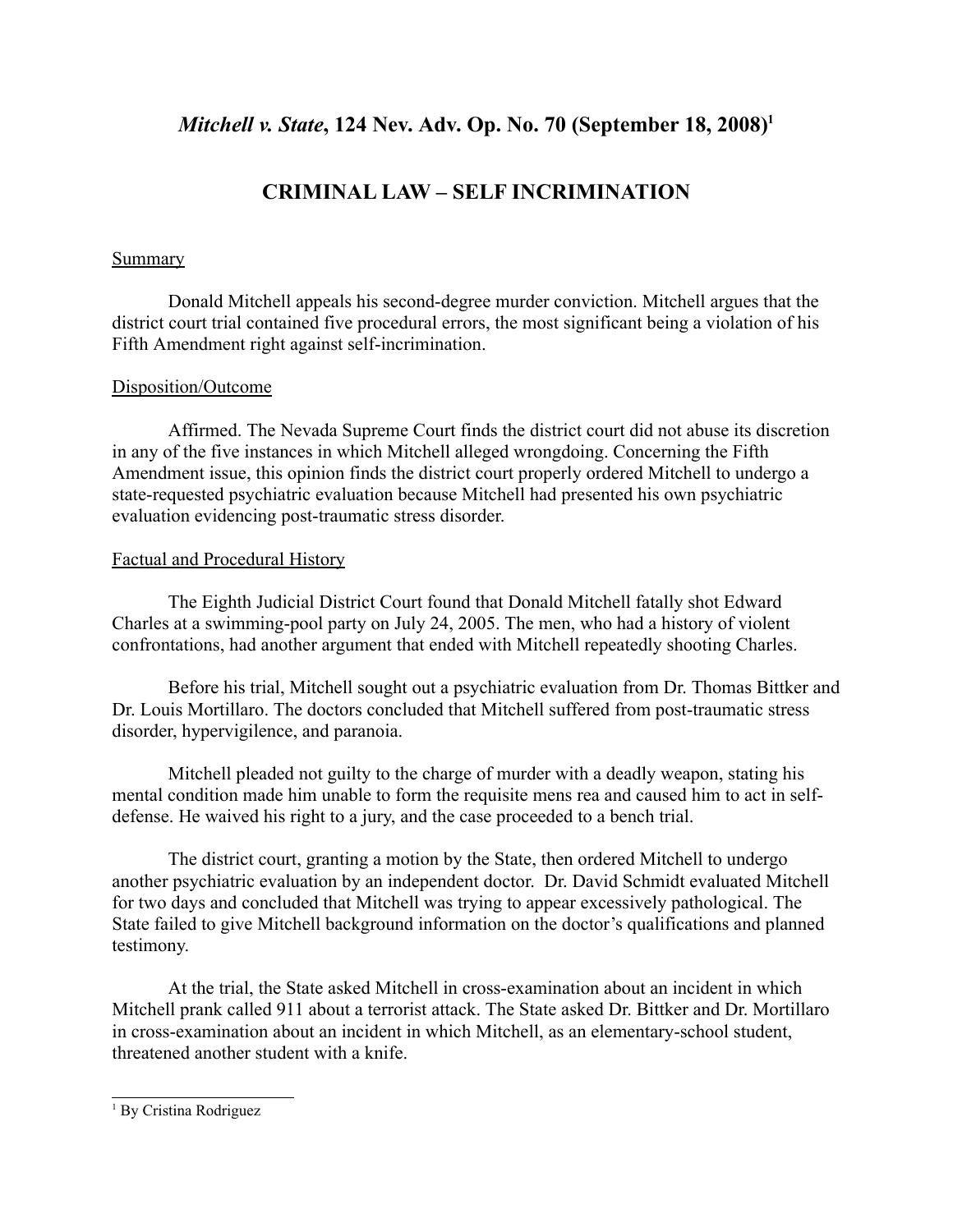On appeal, Mitchell raises the five procedural errors. First, he argues the court violated his right against self-incrimination by forcing him to submit to Dr. Schmidt's psychiatric evaluation and then took Dr. Schmidt's testimony. Mitchell's also argues that the state did not present sufficient evidence to warrant the conviction, the court should not have allowed the State to inquire about Mitchell's prior bad acts, the court should have kept Dr. Schmidt from testifying because the State did not fully disclose witness information, and the court should not have let the State question Dr. Schmidt.

#### Discussion

#### *A compelled psychiatric evaluation did not violate the right against self incrimination*

The right against self-incrimination derives from the Fifth and Fourteenth amendments. The right bars a government from compelling a defendant to incriminate himself and from introducing those compelled statements at trial. However, an exception noted in *Estes v. State*<sup>2</sup> allows prosecutors to obtain their own psychiatric evaluation of a defendant when that defendant raises an insanity defense. The evaluation must speak to the defense, not the defendant's culpability for the charged offense.

Nevada had never before extended this exception beyond the insanity defense, so this opinion evaluated case law in state courts for battered-spouse cases<sup>3</sup> and in federal circuit courts for insanity<sup>4</sup> cases. Defendants in the battered-spouse cases, like Mitchell, presented their mental conditions as an explanation for why they acted in self-defense. This court relied on the following principles derived from battered-spouse casses: (1) courts have inherent authority to seek truth and promote orderliness,<sup>5</sup> (2) a compelled psychiatric exam is proper when a defendant brings his own mental condition to issue,<sup>6</sup> and (3) an unfair symmetry arises if the state cannot use its own psychiatric evaluation to rebut the defendant's.<sup>7</sup> The insanity cases enumerated similar reasoning: (1) A defendant must submit to a psychiatric exam if he introduces his mental condition as an issue,<sup>8</sup> (2) the court must be fair to the state<sup>9</sup> and (3) a psychiatric exam is the best way for the state to examine the defendant's mental issues.10

The Court repeated that Mitchell himself raised the mental state as a defense. It concluded that the district court did not abuse its discretion by ordering Mitchell to undergo an independent psychiatric evaluation.

<sup>2</sup> 122 Nev. 1123, 1145-46, 146 P.3d 1114, 1129 (2006).

<sup>3</sup> State v. Briand, 547 A.2d 235, 240 (N.H. 1988); State v. Manning, 598 N.E.2d 25, 28 (Ohio Ct. App. 1991); State v. Hickson, 630 So. 2d 172, 176 (Fla. 1993).

<sup>4</sup> U.S. v. Phelps, 955 F.2d 1258, 1263 (9th Cir. 1992); United States v. Byers, 740 F.2d 1104, 1115, 1123 (D.C. Cir. 1984); United States v. Cohen, 530 F.2d 43, 47-48 (5th Cir. 1976); United States v. Wade, 489 F.2d 258, 258-59 (9th Cir. 1973); United States v. Handy, 454 F.2d 885, 888 (9th Cir. 1972); United States v. Bohle, 445 F.2d 54, 66-67 (7th Cir. 1971), overruled on other grounds by United States v. Lawson, 653 F.2d 299, 301-03 & n.12 (7th Cir. 1981); United States v. Albright, 388 F.2d 719, 725, 727 (4th Cir. 1968).

<sup>5</sup> *See* Briand, 547 A.2d at 240.

<sup>6</sup> *See* Manning, 598 N.E.2d at 28.

<sup>7</sup> *See* Hickson, 630 So. 2d at 176-77.

<sup>8</sup> *See, e.g.,* Byers, 740 F.2d at 1113; Albright, 388 F.2d at 727.

<sup>9</sup> *See, e.g.,* Byers, 740 F.2d at 1113; Pope v. United States, 372 F.2d 710, 720 (1967); Alexander v. United States, 380 F.2d 33, 39 (8th Cir. 1967).

<sup>10</sup> *See, e.g.,* Albright, 388 F.2d at 724.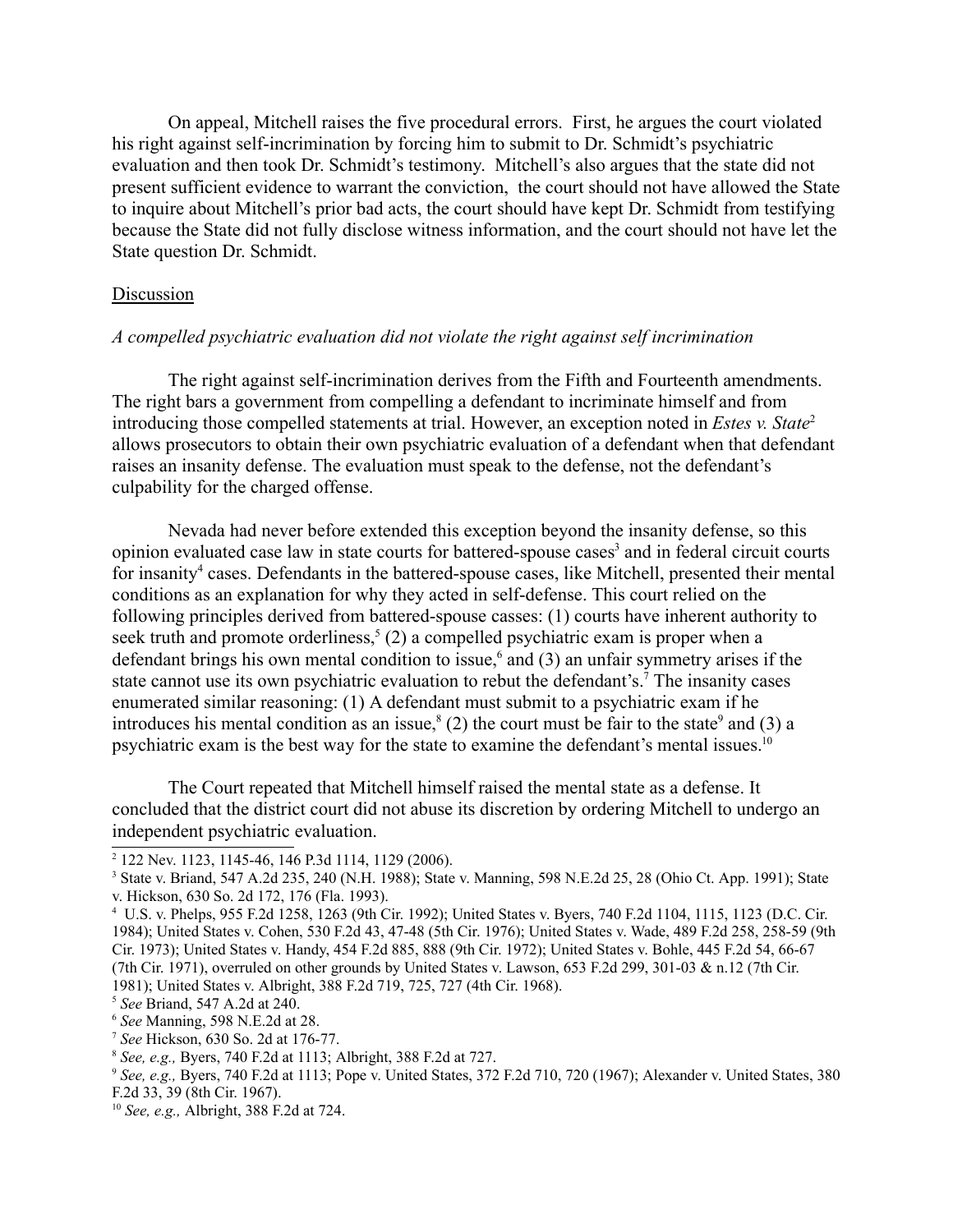#### *The State presented sufficient evidence*

Under Nevada law, there is a violation of due process when no rational fact finder – using evidence construed most favorably to the prosecution – can determine beyond a reasonable doubt that a defendant committed a crime.11 For Mitchell's second-degree murder charge, the State had to prove malice aforethought and use of a deadly weapon.<sup>12</sup>

The Court concluded that the State presented sufficient evidence for both propositions. The prosecution illustrated malice aforethought using Mitchell's violent history with Charles, Mitchell's announcement that he would get a gun and witness accounts about the shooting. Use of a deadly weapon was proved sufficiently by witness accounts, police evidence and Charles' fatal gunshot wound.

#### *The district court appropriately allowed questioning into prior bad acts*

If a defendant does not object to questioning at trial, the Nevada Supreme Court reviews that questioning to determine if it affected the defendant's substantial rights meaning the questioning prejudiced the defendant.<sup>13</sup> Because Mitchell did not object at trial to questioning on his prior bad acts, this opinion searched for evidence of "plain error."

#### *Questioning on the 911 call was proper*

Nevada sometimes allows prosecutors to raise evidence of a defendant's actions separate from the charged crime. If a defendant submits evidence of his good character, the State may submit evidence of his bad character<sup>14</sup> and then inquire about specific incidents.<sup>15</sup>

This opinion found that the district court committed no "plain error" in allowing the State to question Mitchell about a prank 911 call. Mitchell twice had described himself as truthful, so the prosecution merely responded to Mitchell's own statements about his good character.

#### *Questioning on the school-age threat was proper*

If a defendant supports a defense by introducing a psychiatric evaluation of himself, the State may use that evaluation for rebuttal.<sup>16</sup> The defendant's un-Mirandized communication with a doctor would not be protected in that situation.

Therefore, the Court found no plain error occurred when the State asked Dr. Bittker and Dr. Mortillaro about a threat Mitchell made in elementary school. The court based its decision on three facts: Mitchell voluntarily requested the doctors' report; the State cross-examined the

<sup>11</sup> Koza v. State, 100 Nev. 245, 250, 681 P.2d 44, 47 (1984) (quoting Jackson v. Virginia, 443 U.S. 307, 319 (1979)). <sup>12</sup> NRS 193.165, 200.010, and 200.030.

<sup>13</sup> *See* Rowland v. State, 118 Nev. 31, 38, 39 P.3d 114, 118 (2002).

<sup>14</sup> *See* NRS 48.045(1)(a); NRS 48.055(1).

<sup>15</sup> *See* NRS 50.085(3).

<sup>16</sup> *See* Estes, 122 Nev. at 1133-34, 146 P.3d at 1129.